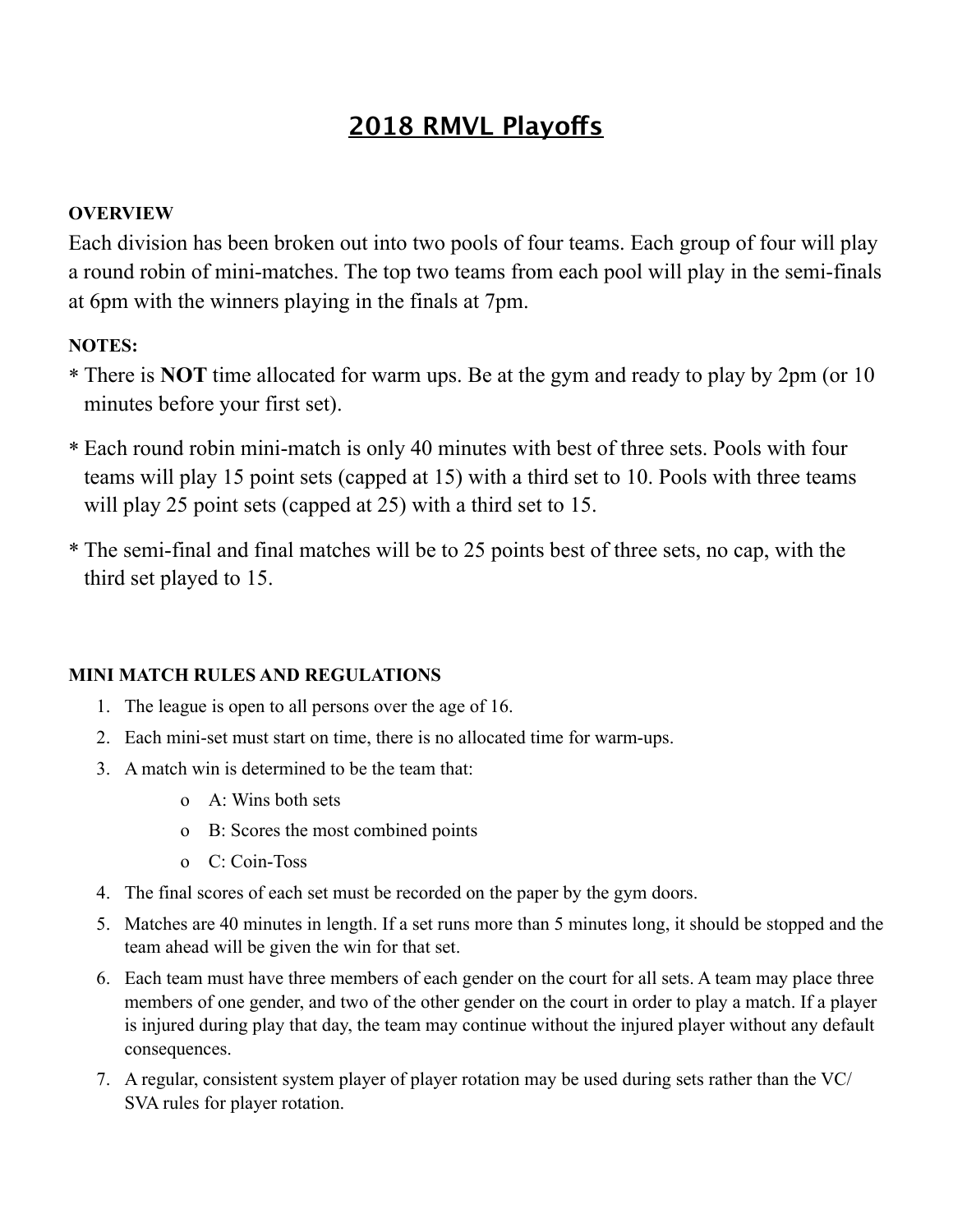- 8. Teams will be responsible for supplying their own volleyballs.
- 9. Teams must be warmed up and ready to play at the indicated start times.
- 10. Players may only register with one team in this league.
- 11. To avoid accidents on the court, players may not enter an adjacent court to play a ball when a match is being played on the adjacent court.
- 12. If a ball from another court enters your court, play will be stopped, and the point will be replayed.
- 13. Players are allowed to set the ball on serve receive.
- 14. This league plays on the honour system, and as such requires each player to call his or her own infractions.
- 15. SVA co-ed volleyball rules will be in effect, unless otherwise noted.
- 16. Due to insurance regulations, players **are not** allowed to wear hats.
- 17. Penalty assessed to a team for being late:
	- o 10 Minutes Late 1 Set
	- o 15 Minutes Late The Match
- · Only Players on your roster can play in sets/playoffs.

#### **Round Robin Groupings (2-6 pm)**

**Gym 1 Court 1 -> A1** (1,7,6,4)

- **Gym 1 Court 2 -> A2** (3,8,5)
- **Gym 1 Court 3 -> B1** (9,11,24,17)
- **Gym 2 Court 1 -> B2 (**12,13,16,14)
- **Gym 2 Court 2 -> C1** (23,15,22,20)
- **Gym 2 Court 3 -> C2** (10,19,21)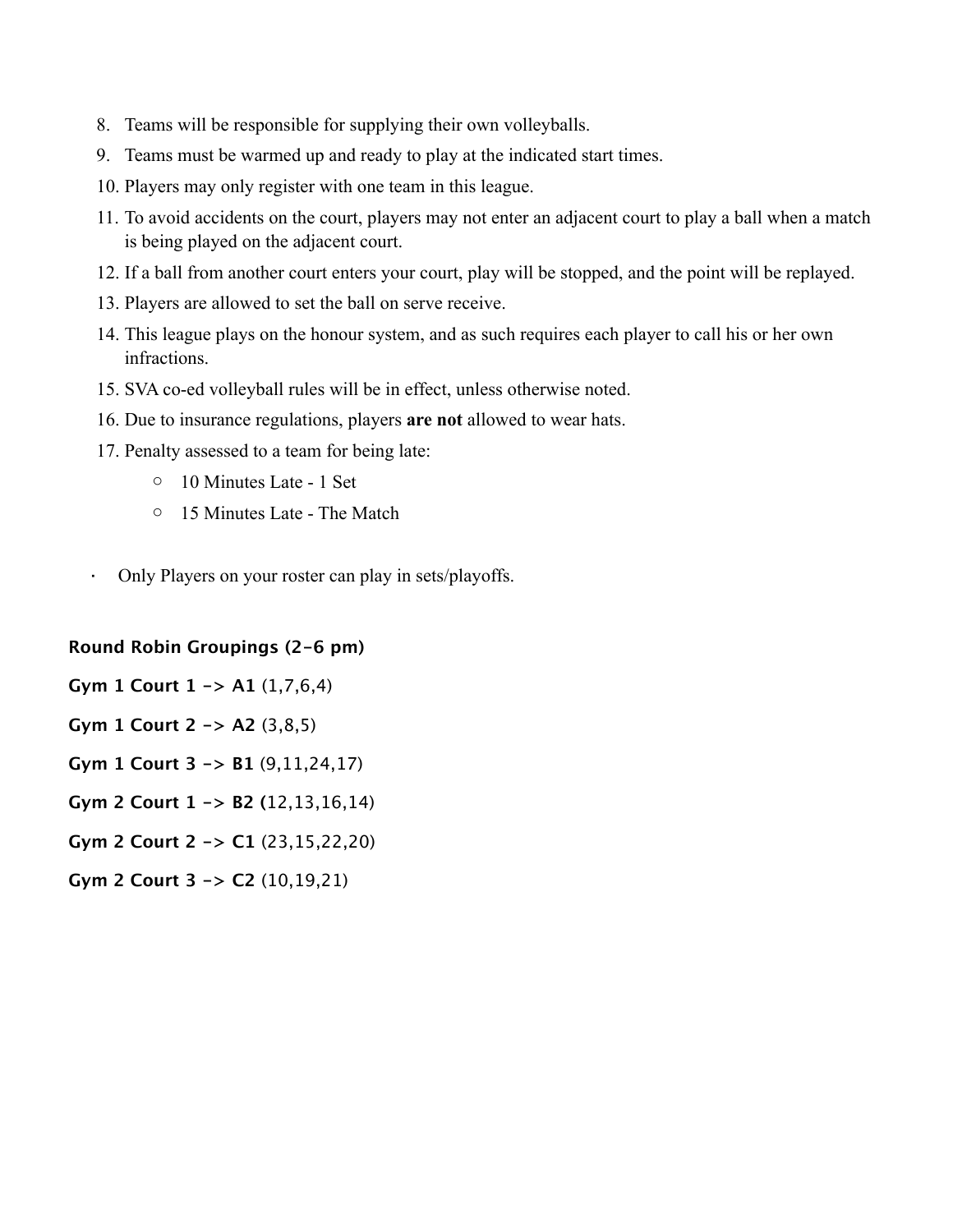#### **Semi Finals (6 pm)**

**Gym 1 Court 1 -> 1st A1 vs 2nd A2**

**Gym 1 Court 2 -> 2nd A1 vs 1st A2**

**Gym 1 Court 3 -> 1st B1 vs 2nd B2**

**Gym 2 Court 1 -> 2nd B1 vs 1st B2**

**Gym 2 Court 2 -> 1st C1 vs 2nd C2**

**Gym 2 Court 3 -> 2nd C1 vs 1st C2**

#### **Finals (7 pm)**

**Gym 1 Court 2 -> A Finals**

**Gym 2 Court 1 -> B Finals**

**Gym 2 Court 3 -> C Finals**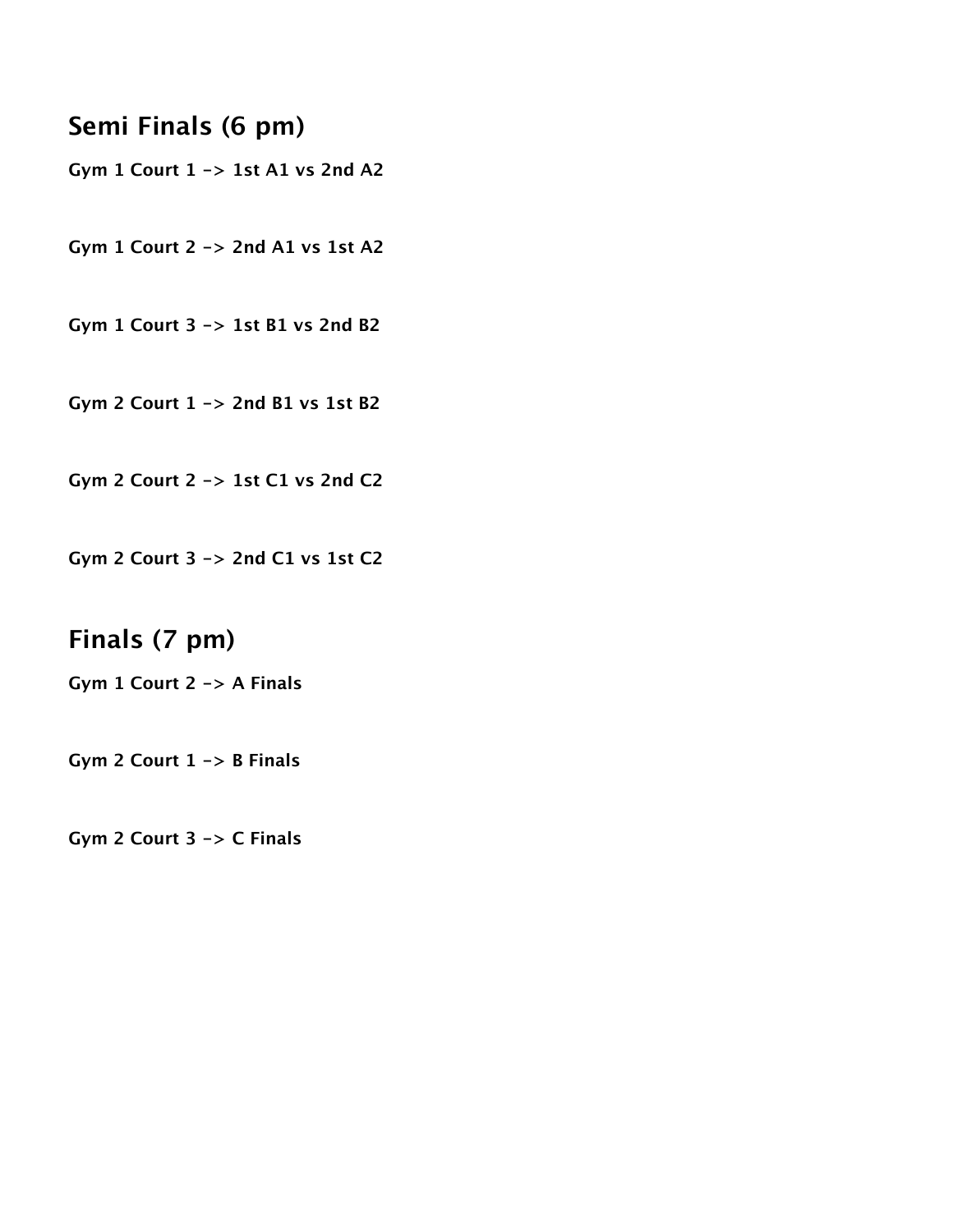## **Gym 1 Court 1 (A1)**

\* Best of three sets,

- \* 15 point sets capped at 15
- \* Third set (if needed) is to 10 points (capped at 10)

| <b>Time</b> |             |              |                         |
|-------------|-------------|--------------|-------------------------|
| 2:00        |             | 6            | $\overline{\mathbf{4}}$ |
|             | Score Set 1 |              |                         |
|             | Score Set 2 |              |                         |
|             | Score Set 3 |              |                         |
| 2:40        |             | 7            | $\overline{\mathbf{4}}$ |
|             | Score Set 1 |              |                         |
|             | Score Set 2 |              |                         |
|             | Score Set 3 |              |                         |
| 3:20        |             | $\mathbf{1}$ | 6                       |
|             | Score Set 1 |              |                         |
|             | Score Set 2 |              |                         |
|             | Score Set 3 |              |                         |
| 4:00        |             | $\mathbf{1}$ | $\overline{\mathbf{4}}$ |
|             | Score Set 1 |              |                         |
|             | Score Set 2 |              |                         |
|             | Score Set 3 |              |                         |
| 4:40        |             | 7            | 6                       |
|             | Score Set 1 |              |                         |
|             | Score Set 2 |              |                         |
|             | Score Set 3 |              |                         |
| 5:20        |             | 1,           | ſ                       |
|             | Score Set 1 |              |                         |
|             | Score Set 2 |              |                         |
|             | Score Set 3 |              |                         |

|        | <b>Wins</b> | <b>Losses</b> | <b>Place</b> |
|--------|-------------|---------------|--------------|
| Team 1 |             |               |              |
| Team 4 |             |               |              |
| Team 6 |             |               |              |
| Team 7 |             |               |              |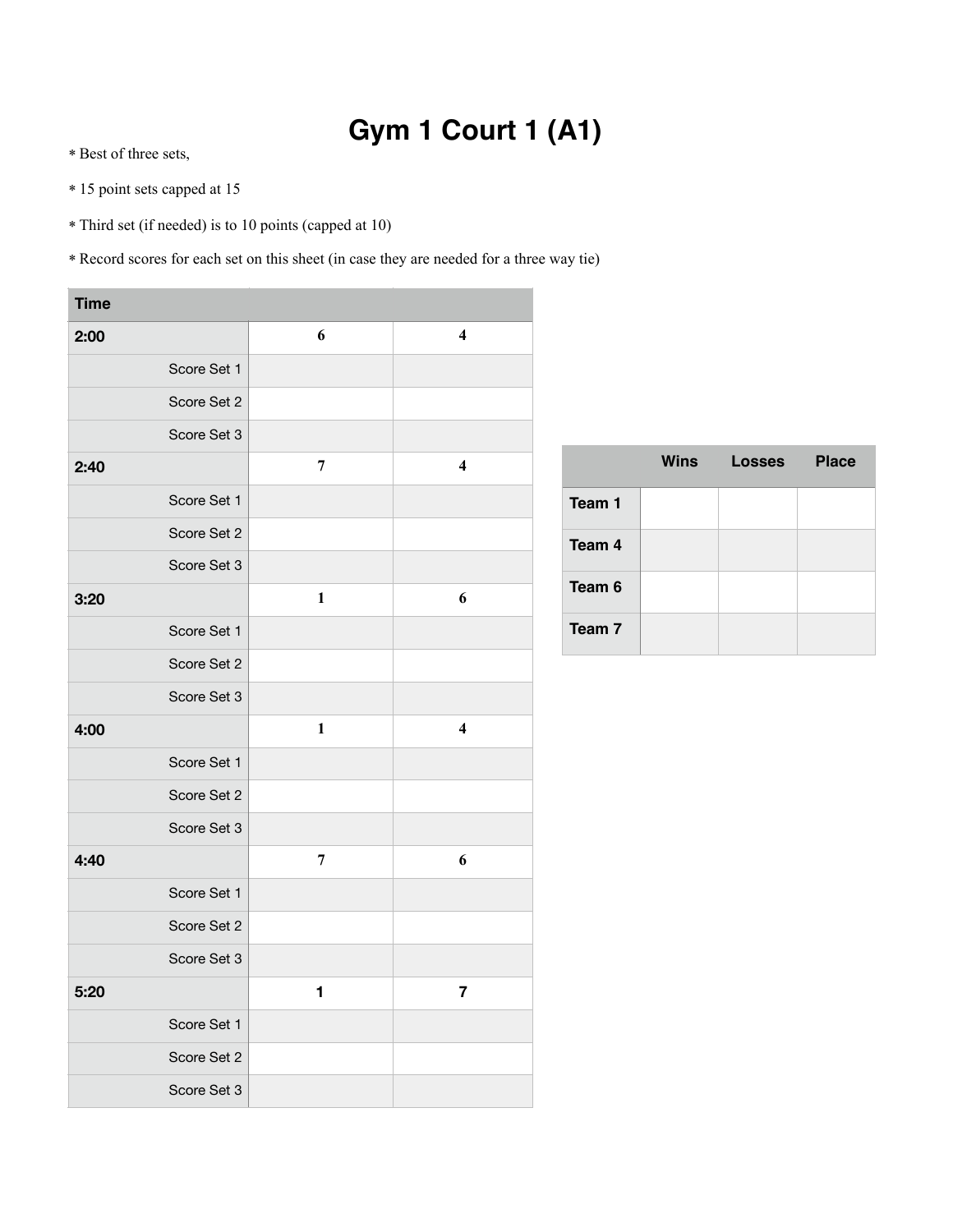# **Gym 1 Court 2 (A2)**

\* Best of three sets,

- \* 25 point sets capped at 25
- \* Third set (if needed) is to 15 points (capped at 15)

| <b>Time</b> |   |   |
|-------------|---|---|
| 3:00        | 8 | 5 |
| Score Set 1 |   |   |
| Score Set 2 |   |   |
| Score Set 3 |   |   |
| 4:00        | 3 | 5 |
| Score Set 1 |   |   |
| Score Set 2 |   |   |
| Score Set 3 |   |   |
| 5:00        | 3 | 8 |
| Score Set 1 |   |   |
| Score Set 2 |   |   |
| Score Set 3 |   |   |

|        | Wins | <b>Losses</b> | <b>Place</b> |
|--------|------|---------------|--------------|
| Team 3 |      |               |              |
| Team 5 |      |               |              |
| Team 8 |      |               |              |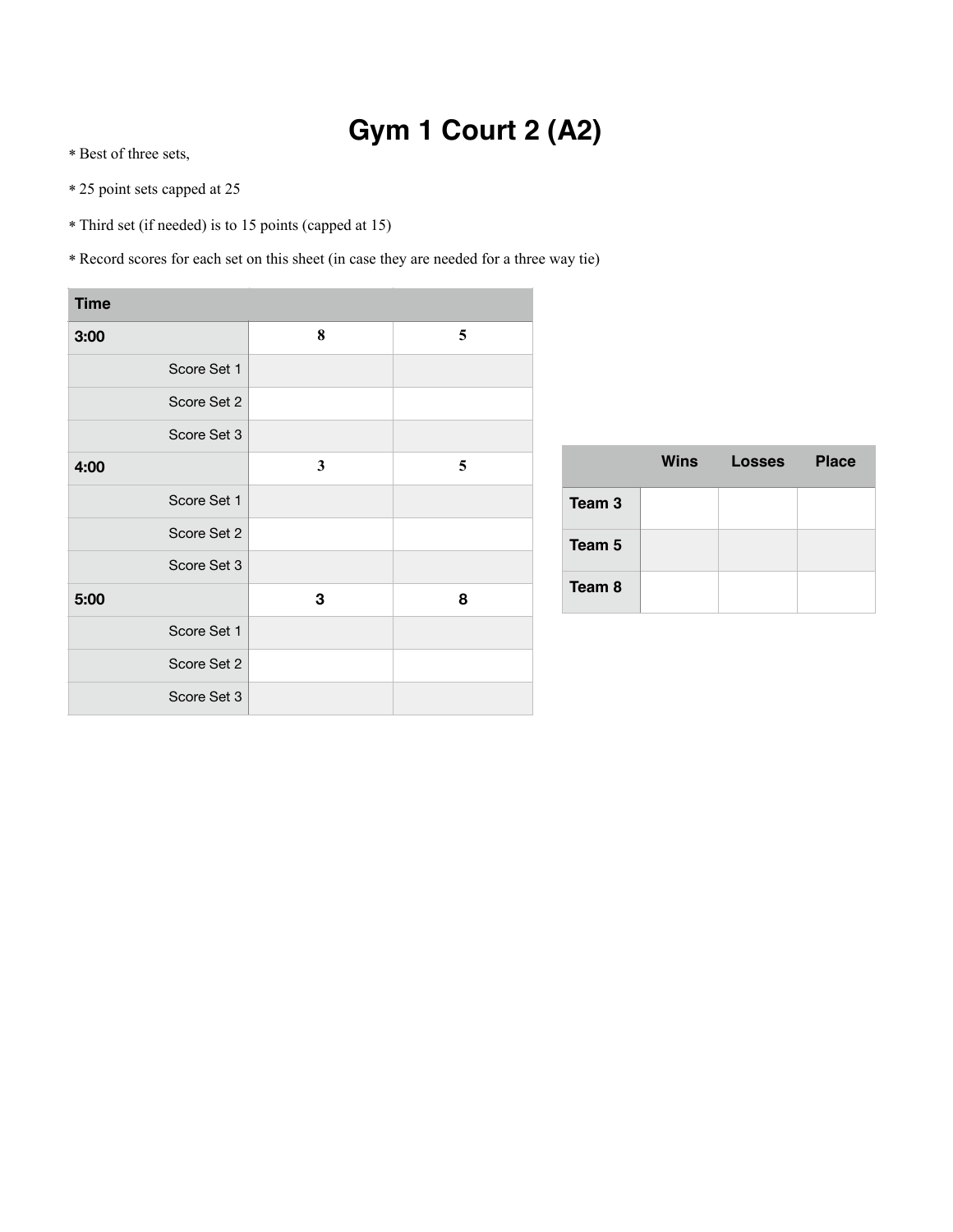## **Gym 1 Court 3 (B1)**

\* Best of three sets,

- \* 15 point sets capped at 15
- \* Third set (if needed) is to 10 points (capped at 10)

| <b>Time</b> |             |                  |    |
|-------------|-------------|------------------|----|
| 2:00        |             | 24               | 17 |
|             | Score Set 1 |                  |    |
|             | Score Set 2 |                  |    |
|             | Score Set 3 |                  |    |
| 2:40        |             | $\boldsymbol{9}$ | 24 |
|             | Score Set 1 |                  |    |
|             | Score Set 2 |                  |    |
|             | Score Set 3 |                  |    |
| 3:20        |             | 11               | 17 |
|             | Score Set 1 |                  |    |
|             | Score Set 2 |                  |    |
|             | Score Set 3 |                  |    |
| 4:00        |             | 9                | 17 |
|             | Score Set 1 |                  |    |
|             | Score Set 2 |                  |    |
|             | Score Set 3 |                  |    |
| 4:40        |             | 11               | 24 |
|             | Score Set 1 |                  |    |
|             | Score Set 2 |                  |    |
|             | Score Set 3 |                  |    |
| 5:20        |             | 9                | 11 |
|             | Score Set 1 |                  |    |
|             | Score Set 2 |                  |    |
|             | Score Set 3 |                  |    |

|         | <b>Wins</b> | <b>Losses</b> | <b>Place</b> |
|---------|-------------|---------------|--------------|
| Team 9  |             |               |              |
| Team 11 |             |               |              |
| Team 17 |             |               |              |
| Team 24 |             |               |              |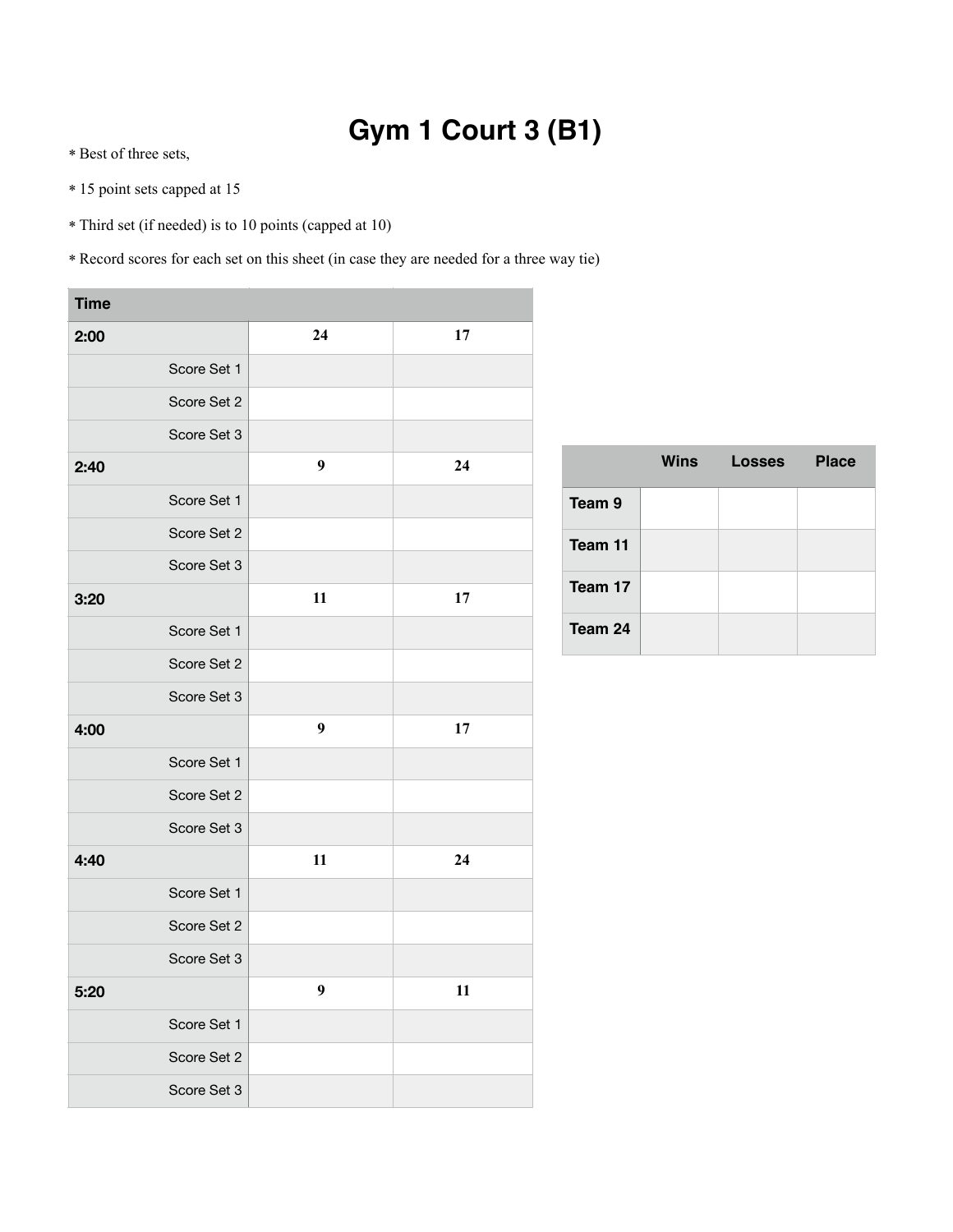## **Gym 2 Court 1 (B2)**

\* Best of three sets,

- \* 15 point sets capped at 15
- \* Third set (if needed) is to 10 points (capped at 10)

| <b>Time</b> |             |    |    |
|-------------|-------------|----|----|
| 2:00        |             | 16 | 14 |
|             | Score Set 1 |    |    |
|             | Score Set 2 |    |    |
|             | Score Set 3 |    |    |
| 2:40        |             | 12 | 16 |
|             | Score Set 1 |    |    |
|             | Score Set 2 |    |    |
|             | Score Set 3 |    |    |
| 3:20        |             | 13 | 14 |
|             | Score Set 1 |    |    |
|             | Score Set 2 |    |    |
|             | Score Set 3 |    |    |
| 4:00        |             | 12 | 14 |
|             | Score Set 1 |    |    |
|             | Score Set 2 |    |    |
|             | Score Set 3 |    |    |
| 4:40        |             | 13 | 16 |
|             | Score Set 1 |    |    |
|             | Score Set 2 |    |    |
|             | Score Set 3 |    |    |
| 5:20        |             | 12 | 13 |
|             | Score Set 1 |    |    |
|             | Score Set 2 |    |    |
|             | Score Set 3 |    |    |

|         | <b>Wins</b> | <b>Losses</b> | <b>Place</b> |
|---------|-------------|---------------|--------------|
| Team 12 |             |               |              |
| Team 13 |             |               |              |
| Team 14 |             |               |              |
| Team 16 |             |               |              |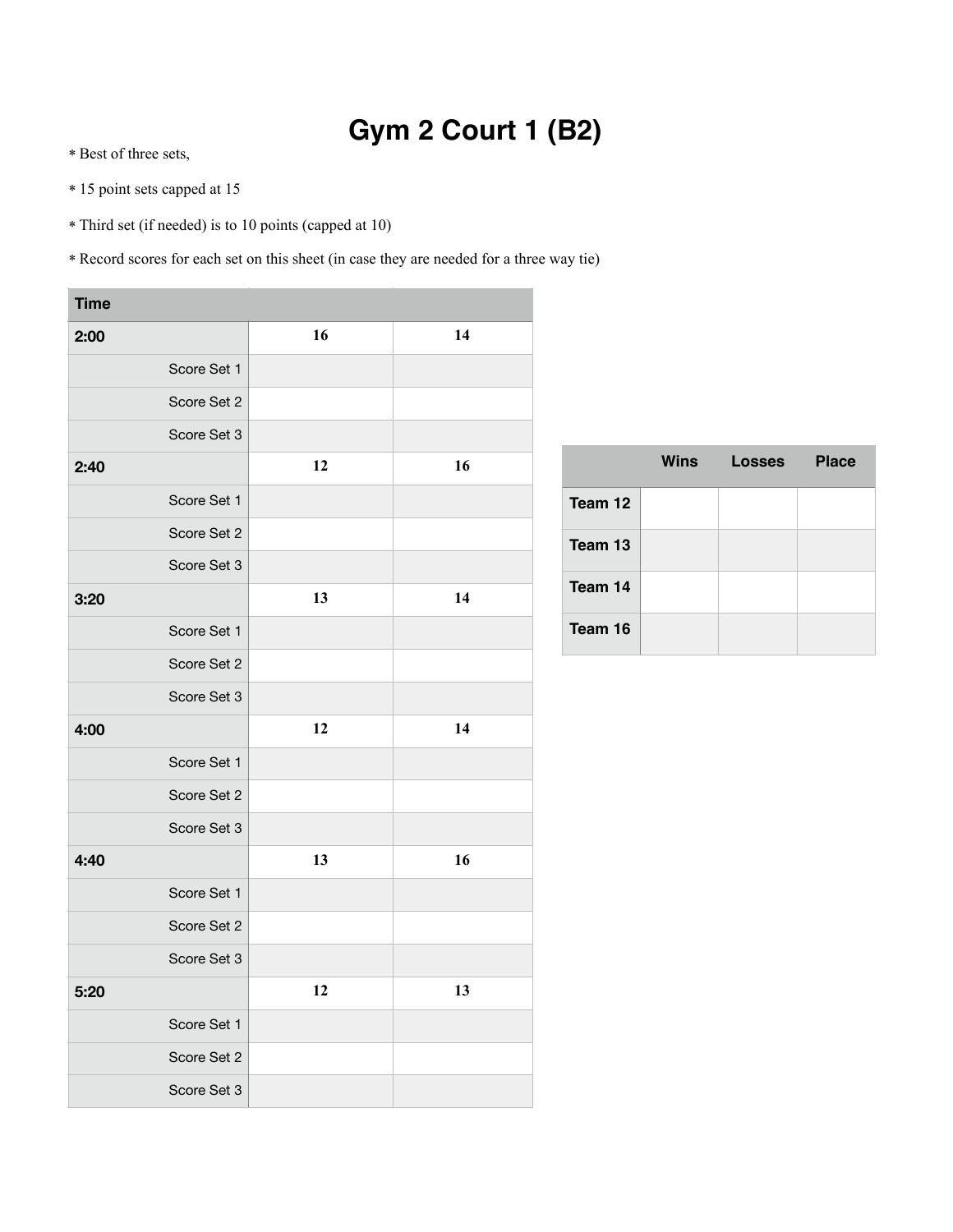## **Gym 2 Court 2 (C1)**

\* Best of three sets,

- \* 15 point sets capped at 15
- \* Third set (if needed) is to 10 points (capped at 10)

| <b>Time</b> |             |    |    |
|-------------|-------------|----|----|
| 2:00        |             | 22 | 20 |
|             | Score Set 1 |    |    |
|             | Score Set 2 |    |    |
|             | Score Set 3 |    |    |
| 2:40        |             | 23 | 22 |
|             | Score Set 1 |    |    |
|             | Score Set 2 |    |    |
|             | Score Set 3 |    |    |
| 3:20        |             | 15 | 20 |
|             | Score Set 1 |    |    |
|             | Score Set 2 |    |    |
|             | Score Set 3 |    |    |
| 4:00        |             | 23 | 20 |
|             | Score Set 1 |    |    |
|             | Score Set 2 |    |    |
|             | Score Set 3 |    |    |
| 4:40        |             | 15 | 22 |
|             | Score Set 1 |    |    |
|             | Score Set 2 |    |    |
|             | Score Set 3 |    |    |
| 5:20        |             | 23 | 15 |
|             | Score Set 1 |    |    |
|             | Score Set 2 |    |    |
|             | Score Set 3 |    |    |

|         | Wins | <b>Losses</b> | <b>Place</b> |
|---------|------|---------------|--------------|
| Team 15 |      |               |              |
| Team 10 |      |               |              |
| Team 22 |      |               |              |
| Team 23 |      |               |              |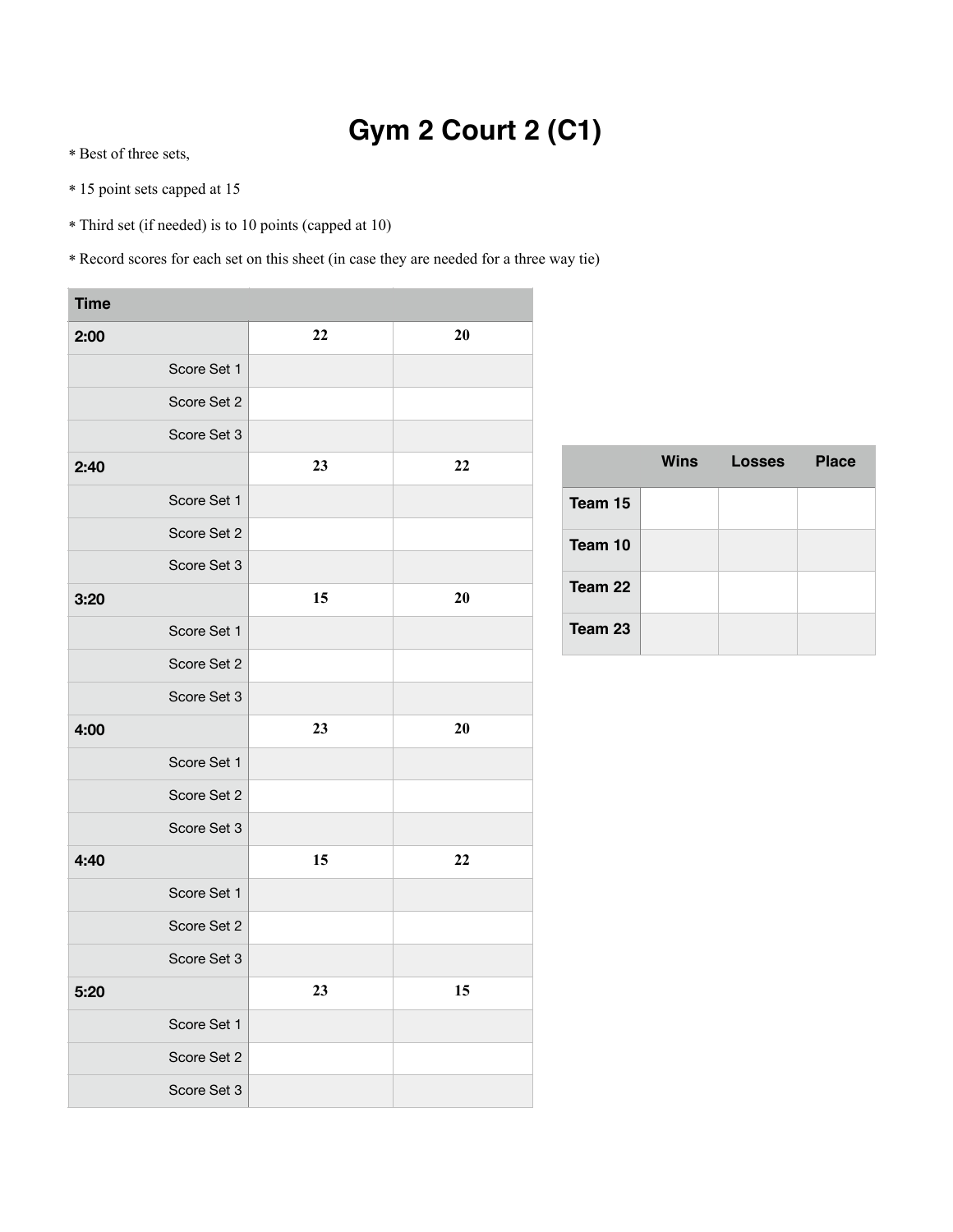## **Gym 2 Court 3 (C2)**

- \* Best of three sets,
- \* 25 point sets capped at 25
- \* Third set (if needed) is to 15 points (capped at 15)
- \* Record scores for each set on this sheet (in case they are needed for a three way tie)

| <b>Time</b> |             |    |    |
|-------------|-------------|----|----|
| 3:00        |             | 10 | 21 |
|             | Score Set 1 |    |    |
|             | Score Set 2 |    |    |
|             | Score Set 3 |    |    |
| 4:00        |             | 19 | 21 |
|             | Score Set 1 |    |    |
|             | Score Set 2 |    |    |
|             | Score Set 3 |    |    |
| 5:00        |             | 10 | 19 |
|             | Score Set 1 |    |    |
|             | Score Set 2 |    |    |
|             | Score Set 3 |    |    |

|         | Wins | Losses | <b>Place</b> |
|---------|------|--------|--------------|
| Team 10 |      |        |              |
| Team 19 |      |        |              |
| Team 21 |      |        |              |